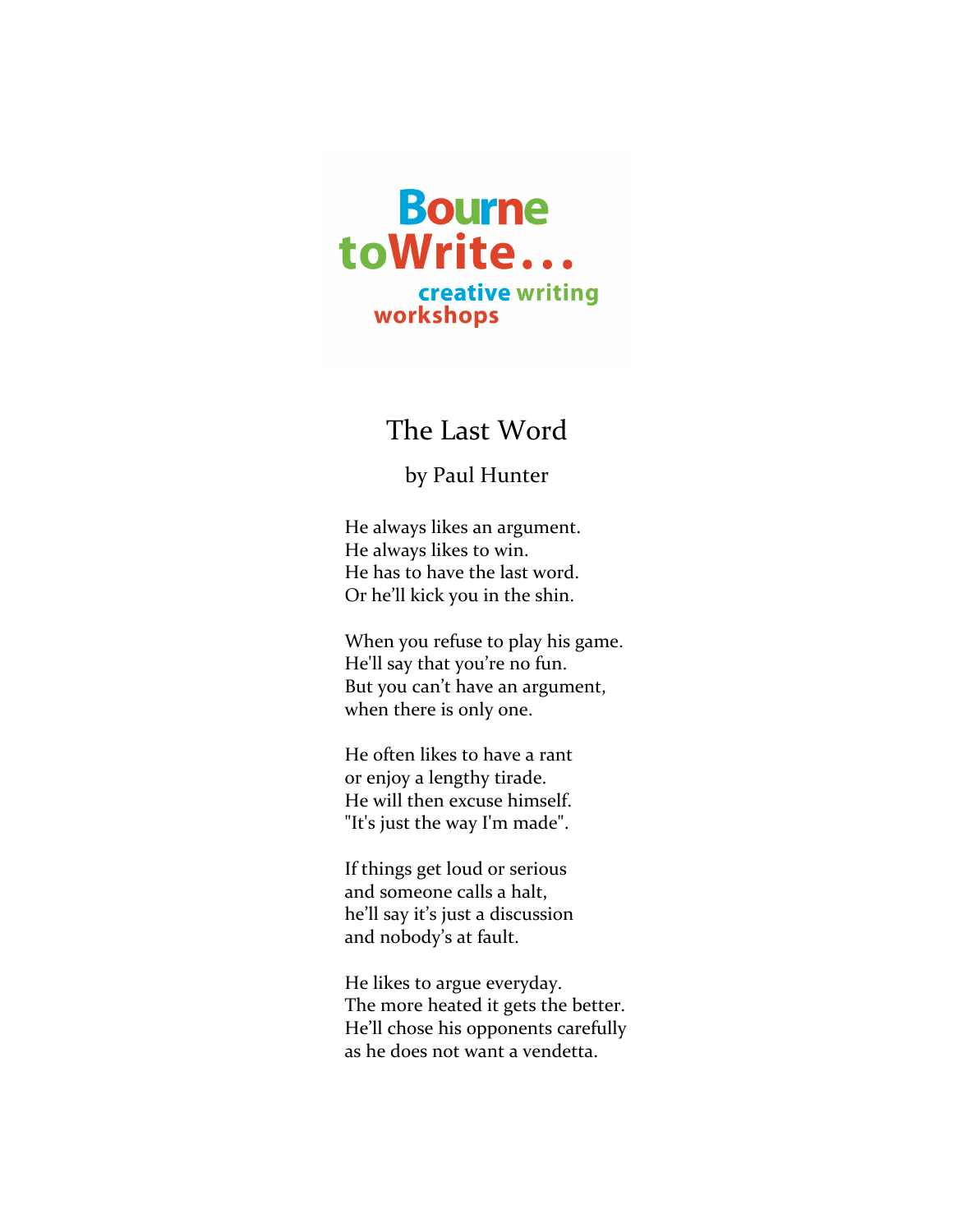The truth to him is flexible, to be tweaked to meet his whim. He loves to exaggerate to ensure that you argue with him

When he suddenly stopped arguing we knew he must be ill. We watched him slowly slipping away, of life he had his fill.

"Can I plump up your pillow or straighten up your bed?" "Won't you leave me to die in peace". And that was the last word he said.

He was always full of fight and vigour as he argued every day. Now he looked so calm and serene. His soul was on its way.

There were hundreds at his funeral, swapping stories of their rows. Solutions in animal husbandry and the best way to milk the cows.

He'll try the patience of a saint when he arrives at Heaven's Gate. He'll argue with St Peter but he won't take the bait.

No arguments are allowed in heaven, so how will he spend his day? Maybe he can persuade them. There must be another way.

The rules were written in stone as far he could tell. So he put in for a transfer to the place we know as Hell.

He can argue with the Devil himself or one of his angry friends. Everyone's ready to argue and there's no need to make amends.